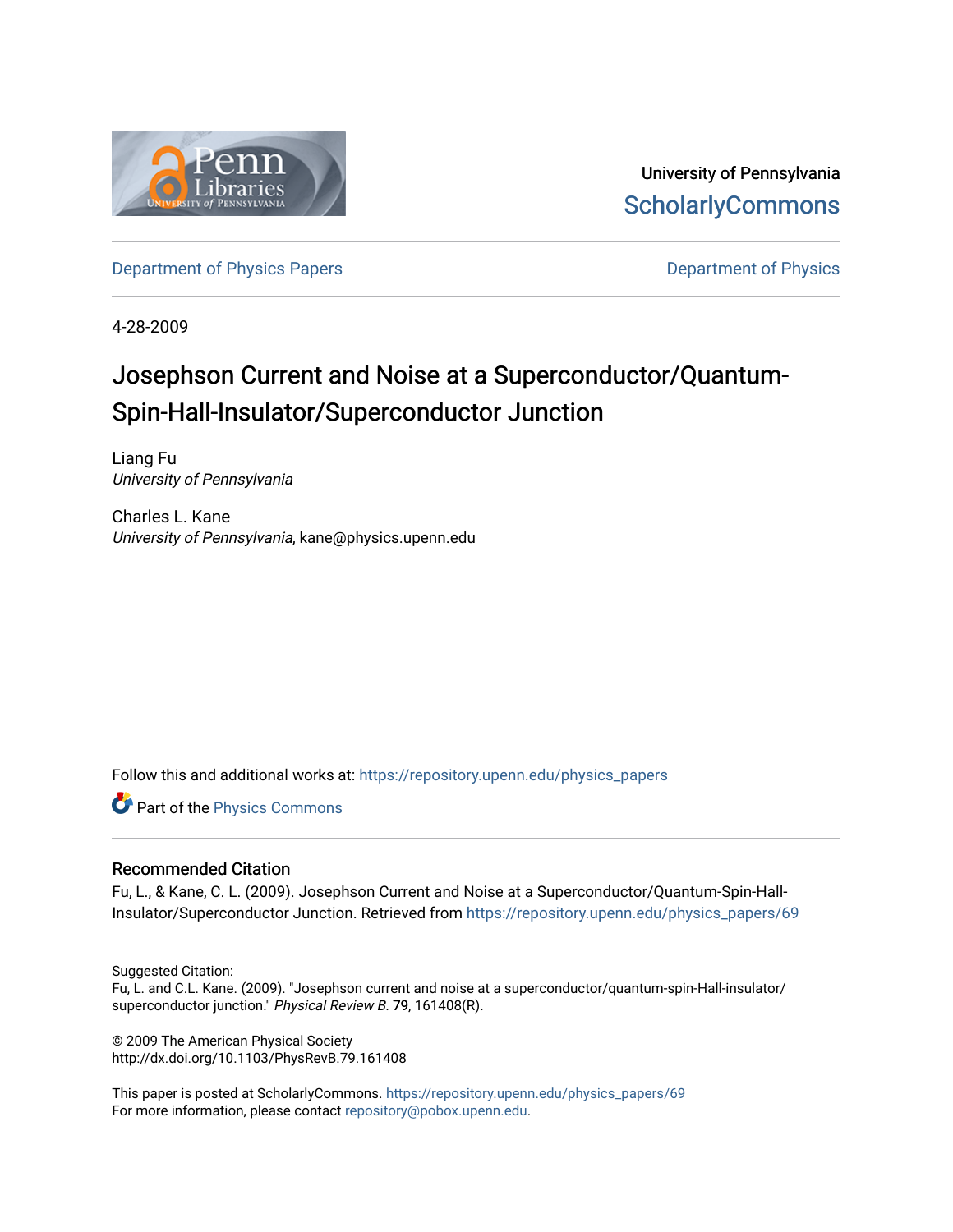## Josephson Current and Noise at a Superconductor/Quantum-Spin-Hall-Insulator/ Superconductor Junction

## **Abstract**

We study junctions between superconductors mediated by the edge states of a quantum-spin-Hall insulator. We show that such junctions exhibit a fractional Josephson effect, in which the current phase relation has a 4π rather than a 2π periodicity. This effect is a consequence of the conservation of fermion parity—the number of electron mod  $2$ —in a superconducting junction and is closely related to the  $Z_2$ topological structure of the quantum-spin-Hall insulator. Inelastic processes, which violate the conservation of fermion parity, lead to telegraph noise in the equilibrium supercurrent. We predict that the low-frequency noise due these processes diverges exponentially with temperature T as T→0. Possible experiments on HgCdTe quantum wells will be discussed.

### **Disciplines**

Physical Sciences and Mathematics | Physics

## **Comments**

Suggested Citation: Fu, L. and C.L. Kane. (2009). "Josephson current and noise at a superconductor/quantum-spin-Hallinsulator/superconductor junction." Physical Review B. 79, 161408(R).

© 2009 The American Physical Society http://dx.doi.org/10.1103/PhysRevB.79.161408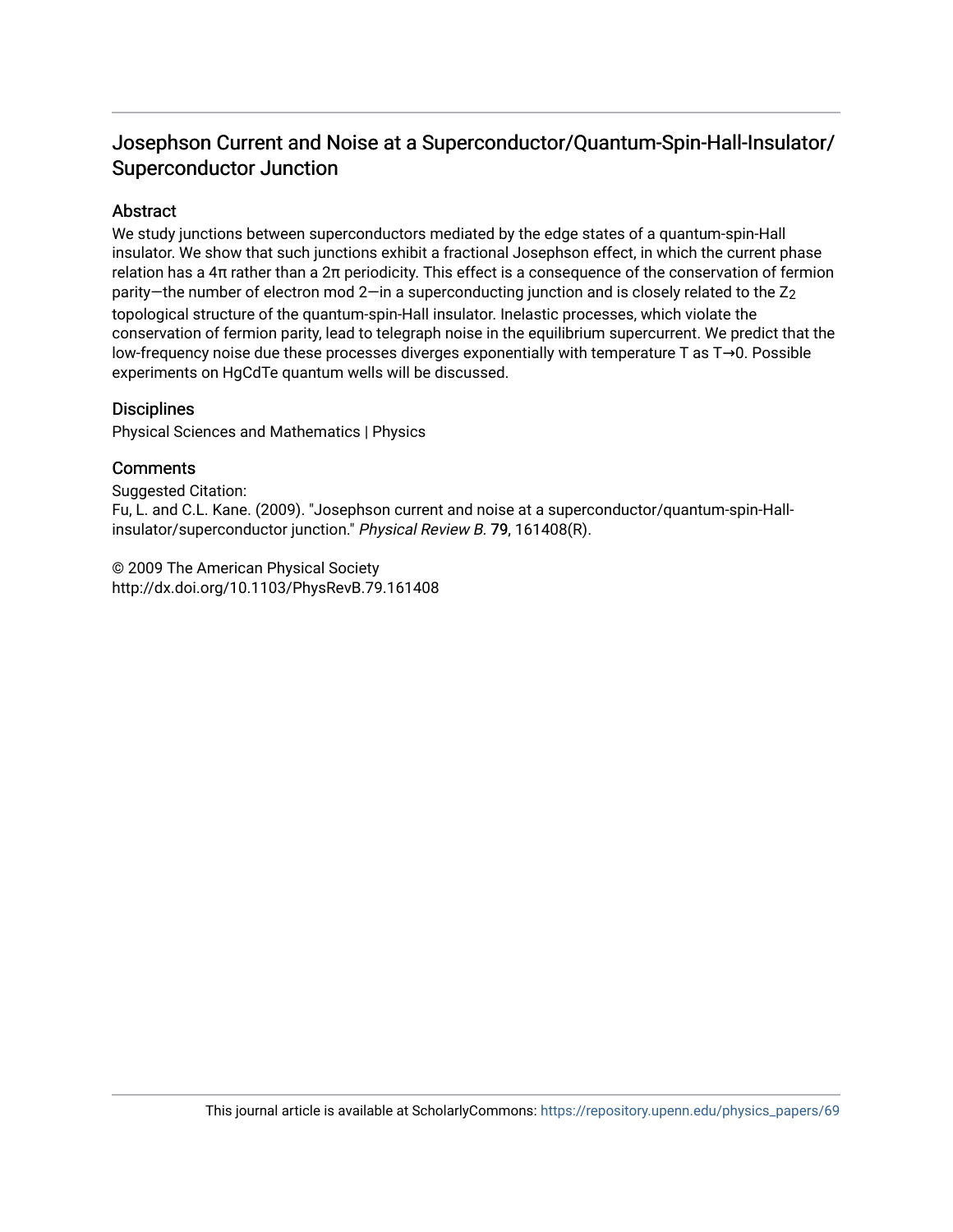#### **Josephson current and noise at a superconductor/quantum-spin-Hall-insulator/superconductor junction**

#### Liang Fu and C. L. Kane

*Department of Physics and Astronomy, University of Pennsylvania, Philadelphia, Pennsylvania 19104, USA*

Received 28 April 2008; revised manuscript received 11 February 2009; published 28 April 2009-

We study junctions between superconductors mediated by the edge states of a quantum-spin-Hall insulator. We show that such junctions exhibit a fractional Josephson effect, in which the current phase relation has a  $4\pi$ rather than a  $2\pi$  periodicity. This effect is a consequence of the conservation of fermion parity—the number of electron mod  $2$ —in a superconducting junction and is closely related to the  $Z_2$  topological structure of the quantum-spin-Hall insulator. Inelastic processes, which violate the conservation of fermion parity, lead to telegraph noise in the equilibrium supercurrent. We predict that the low-frequency noise due these processes diverges exponentially with temperature *T* as  $T \rightarrow 0$ . Possible experiments on HgCdTe quantum wells will be discussed.

DOI: [10.1103/PhysRevB.79.161408](http://dx.doi.org/10.1103/PhysRevB.79.161408)

: 74.78.Fk, 03.67.Lx, 71.10.Pm, 74.45.-c

Proposals for fault tolerant topological quantum computation have motivated intense current interest in finding robust physical systems that host excitations with non-Abelian statistics.<sup>1,[2](#page-5-1)</sup> Recent experiments on the quantum Hall effect have shown encouraging indirect evidence for such excitations, $3,4$  $3,4$  but the direct observation of non-Abelions has so far remained elusive. Recently we showed that the proximity effect between a superconductor and a threedimensional (3D) topological insulator leads to a twodimensional (2D) interface state that supports non-Abelian Majorana fermions.<sup>5</sup> A first step toward implementing this proposal would be to demonstrate experimentally the topological order responsible for Majorana fermions.

In this Rapid Communication we study Josephson junctions mediated by a 2D topological insulator, known as a quantum-spin-Hall insulator (QSHI).<sup>[6–](#page-5-5)[9](#page-5-6)</sup> We predict such junctions exhibit a *fractional Josephson effect*, which is related to the presence of Majorana fermions. The signature of the fractional Josephson effect is that the current phase relation has a  $4\pi$  rather than a  $2\pi$  periodicity. This behavior was first predicted by Kitaev<sup>10</sup> using an idealized model of a one-dimensional (1D) spinless *p*-wave superconductor. Kwon *et al.*<sup>[11](#page-5-8)</sup> proposed that a related effect can occur at junctions between unconventional 3D superconductors. They argued that it leads to an ac Josephson effect with half the usual Josephson frequency, and that in a weak tunneling limit the Josephson current is carried by electrons rather than Cooper pairs. Michelson *et al.*[12](#page-5-9) proposed a related effect in spin active Josephson junctions. The  $4\pi$  periodicity can occur because the junction has two states with different Josephson currents that are interchanged when the phase is advanced by  $2\pi$ . At finite temperature inelastic processes can cause transitions between the states, leading to *telegraph noise* in the Josephson current. We will show that in our setup these transitions are forbidden by the local conservation of *fermion* parity (FP), which counts the number of electron mod 2. This leads to an *exponential* suppression of the transition rate at low temperature. This can be probed by measuring the low-frequency current noise  $S(\omega \rightarrow 0)$ , which we predict diverges exponentially at low temperature.

The QSHI is a time-reversal invariant insulating state with

a bulk energy gap generated by spin-orbit interactions.<sup>6[,8](#page-5-10)</sup> It has recently been observed in HgCdTe quantum wells.<sup>9</sup> The QSHI is distinguished from an ordinary insulator by a  $Z_2$ topological invariant, $6$  which requires the existence of gapless edge states. The edge states form a unique 1D system that is essentially *half* of an ordinary spin degenerate 1D electron gas. In the simplest case it consists of a single band of right moving electrons paired via Kramers theorem with a left moving band with the opposite spin. These states are robust against disorder because time-reversal symmetry prevents elastic backscattering. In the absence of inelastic scattering the edge state transmission is perfect.

Suppose the edge is in intimate contact with an *s*-wave superconductor. The edge states will become Andreev states, which decay into the superconductor, and may be described with a 1D theory with an induced pairing potential  $\Delta = \Delta_0 e^{i\phi}$ .  $\Delta_0$  depends on the coupling *t* between the edge and the superconductor.<sup>13</sup> For strong coupling it is of order the bulk gap  $\Delta_{bulk}$ , while perturbatively it is of order of  $t^2/\Delta_{\text{bulk}}$ .  $\phi$  is the phase of the bulk superconductor. We write<sup>5</sup>  $H = \Psi^{\dagger} \mathcal{H} \Psi/2$ , where  $\Psi = [(\psi_{\uparrow}, \psi_{\downarrow}), (\psi_{\downarrow}^{\dagger}, -\psi_{\uparrow}^{\dagger})]$  is expressed in terms of field operators  $\psi_{\uparrow(\downarrow)}$  describing the right (left) movers and

$$
\mathcal{H} = -iv\,\tau_z\sigma_z\partial_x - \mu\,\tau_z + \Delta_0(\cos\,\phi\,\tau_x + \sin\,\phi\,\tau_y). \tag{1}
$$

<span id="page-2-0"></span> $\sigma_i$  are the Pauli matrices acting in the space of right and left movers  $\psi_{\uparrow}$  and  $\tau_i$  are the Pauli matrices which mix the  $\psi$ and  $\psi^{\dagger}$  blocks of  $\Psi$ . *v* is the velocity of the edge states,  $\mu$  is the chemical potential, and we set  $\hbar = 1$ . The eigenstates of Eq. ([1](#page-2-0)) come in pairs at  $\pm E$ . Due to the redundancy in  $\Psi$ , these states are not independent, and the Bogoliubov quasiparticle operators satisfy  $\Gamma_{-E} = \Gamma_E^{\dagger}$ .

Equation ([1](#page-2-0)) is similar to Kitaev's model of superconducting spinless electrons in  $1D<sup>10</sup>$  In Kitaev's model there are zero energy Majorana bound states associated with the *ends* of the sample. In our system, the edge—which is the boundary of the 2D QSHI—cannot have an end. By breaking the time-reversal symmetry, however, a Zeeman field can introduce a mass term into *H* of the form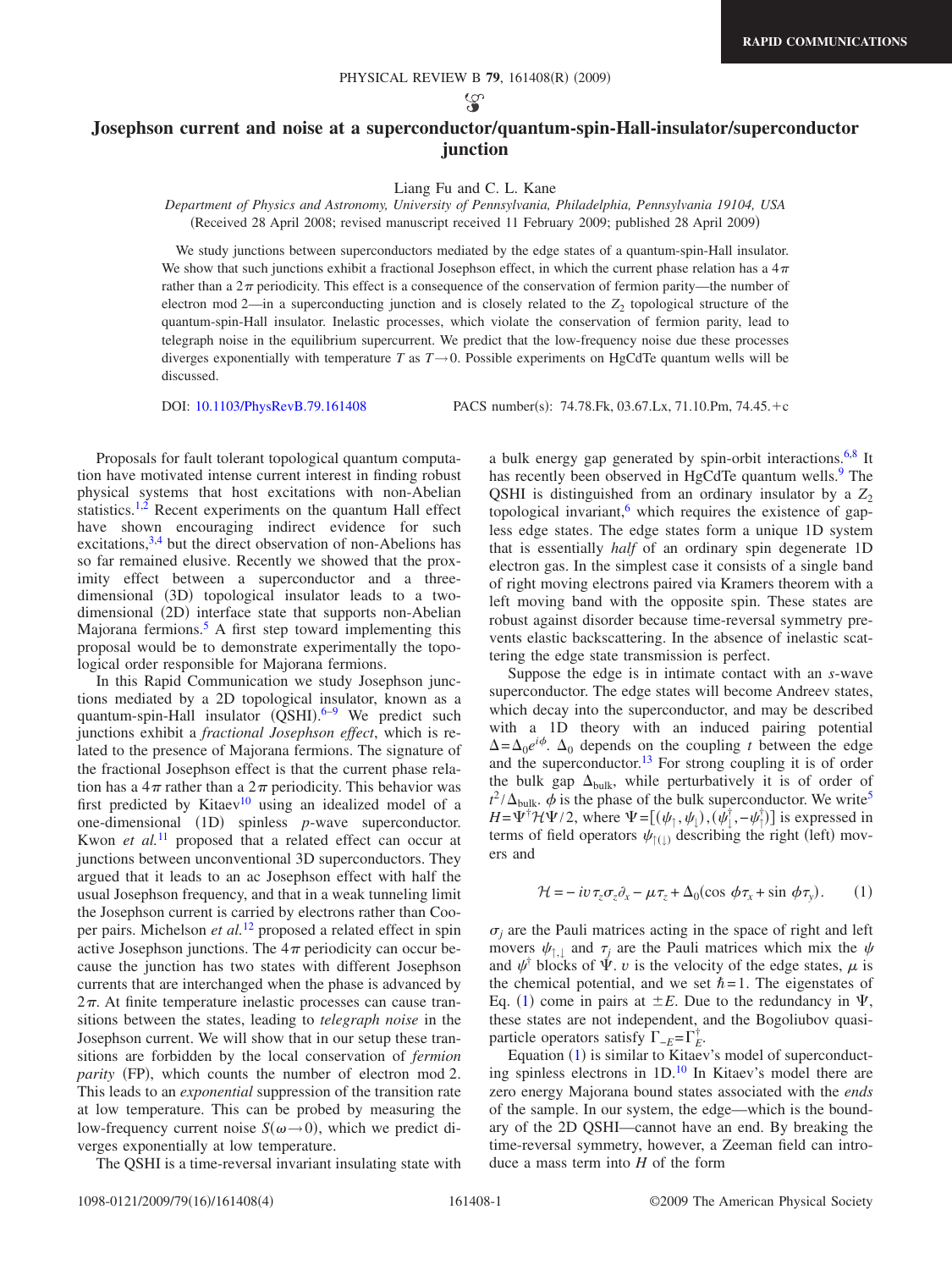<span id="page-3-0"></span>

FIG. 1. (Color online) A S/QSHI/S junction in an rf SQUID geometry where the QSHI forms a Corbino disk.

$$
V_Z = M \psi^{\dagger} \sigma_x \psi = M \Psi^{\dagger} \sigma_x \Psi / 2. \tag{2}
$$

When  $M > \mu$ ,  $V_Z$  opens an insulating gap in the edge state spectrum.  $V_Z$  could arise either from an applied magnetic field (as in Ref.  $9$ ) or due to proximity to a magnetic material. Zero energy Majorana bound states will exist at the interface between regions with gaps dominated by  $\Delta$  and  $M$ .<sup>[5](#page-5-4)</sup> In the presence of both  $\Delta$  and *M* the gap is the smaller of  $|\Delta_0 \pm M|$ . When  $\Delta_0 = |M|$  a single band is gapless and for  $\Delta_0 \sim |M|$  the low-energy sector of Eq. ([1](#page-2-0)) has the form of a Su-Schrieffer-Heeger model,<sup>14</sup> which has a well known zero energy bound state where  $\Delta_0$ −|M| changes sign. The Bogoliubov quasiparticle operator associated with this state is a Majorana fermion, which satisfies  $\gamma_0 = \gamma_0^{\dagger}$ .

Consider a superconductor/QSHI/superconductor (S/ QSHI/S) junction in which the edge states of a QSHI connect two superconductors separated by a distance *L*. Figure [1](#page-3-0) shows an rf superconducting quantum interference device (SQUID) geometry, in which the phase difference across the junction  $\phi = (2e/\hbar)\Phi$  is controlled by the magnetic flux  $\Phi$ . We also assume that the QSHI forms a Corbino disk which circles the flux. This geometry is not essential, but we will see that it has considerable conceptual value. We will also include a Zeeman term in the gap between the superconductors, which will make the connection with Majorana bound states transparent. We emphasize, however, that there will be a nontrivial effect even when this term is absent. To determine the characteristics of the junction we solve the Bogoliubov–de Gennes (BdG) equation  $(\mathcal{H} + V_Z)\xi = E\xi$ , with

$$
\Delta(x) = \Delta_0 \left[ \theta(-x - L/2) + e^{i\phi} \theta(x - L/2) \right],
$$
  

$$
M(x) = M_0 \theta(x + L/2) \theta(-x + L/2).
$$
 (3)

<span id="page-3-2"></span>By enforcing continuity of  $\psi$  at  $x = \pm L/2$  we determine the spectrum of Andreev bound states in the junction. The calculation is similar to Ref. [11,](#page-5-8) as well as the theory of superconducting quantum point contacts  $(SQPCs)$ .<sup>[15](#page-5-13)[,16](#page-5-14)</sup> However, we shall see that there is a fundamental difference with those theories.

Figure  $2(a)$  $2(a)$  shows the spectrum as a function of  $\phi$  for  $M_0=0$ . For  $L \le v/\Delta_0$  there is a single pair of bound states  $E = \pm \epsilon_0(\phi)$ . For  $L \ll v/\Delta_0$  our model reduces to the  $\delta$  func-

LIANG FU AND C. L. KANE **PHYSICAL REVIEW B** 79, 161408(R) (2009)

<span id="page-3-1"></span>

FIG. 2. Spectrum of Andreev bound states in the junction as a function of phase difference  $\phi$  for parameters indicated in each panel. *L* is in units of  $v/\Delta_0$  and  $M_0$  and  $\mu$  are in units of  $\Delta_0$ . (a) and (c) are independent of  $\mu$ .

tion model solved in Ref. [11,](#page-5-8) where the normal-state transmission probability is  $D=1/[1+(M_0 \sinh(\kappa L)/\kappa)^2]$ , with  $\kappa$  $=\sqrt{M_0^2 - \mu^2}$ . In that case

$$
\epsilon_0(\phi) = \sqrt{D}\Delta_0 \cos(\phi/2). \tag{4}
$$

<span id="page-3-4"></span>Figure [2](#page-3-1)(b) shows a case where  $M_0 \sim \Delta_0$ , so the normal-state transmission  $D<1$ . When  $D\ll 1$  there are two weakly coupled Majorana end states at  $x = \pm L/2$ . When  $L > v/\Delta_0$ there will be additional Andreev bound states in the junction with a level spacing of order of  $v/L$ . Figure  $2(c)$  $2(c)$  shows the case where  $L=3v/\Delta_0$  with  $M_0=0$ , in which time-reversal symmetry requires Kramers degeneracies when  $\phi=0$  or  $\pi$ . Figure [2](#page-3-1)(d) shows the effect of finite  $M_0$  and  $\mu$ , which lifts most of the degeneracies. However, the crossing at *E*=0 remains and is of special significance.

To understand the crossing consider  $E \ll \Delta_0$ . The eigenvectors  $\xi_{0\pm}$  of Eqs. ([1](#page-2-0))–([3](#page-3-2)) with energy  $\pm \epsilon_0(\phi)$  define Bogoliubov operators  $\Gamma_{0\pm} = \Psi^T \xi_{0\pm}$ . Due to particle-hole symmetry,  $\Gamma_{0+} = \Gamma_{0-}^{\dagger} \equiv \Gamma_0$ . The low-energy Hamiltonian is thus

$$
H = \epsilon_0(\phi)(\Gamma_0^{\dagger} \Gamma_0 - 1/2) = 2i \epsilon_0(\phi) \gamma_1 \gamma_2, \tag{5}
$$

<span id="page-3-3"></span>where  $\gamma_1 = (\Gamma_0 + \Gamma_0^{\dagger})/2$  and  $\gamma_2 = -i(\Gamma_0 - \Gamma_0^{\dagger})/2$  are the Majorana operators. For  $D \ll 1$   $\gamma_{1,2}$  describe Majorana end states at  $x = \pm L/2$  coupled by weak electron tunneling. The crossing at  $\phi = \pi$  follows from the destructive interference of the left and right tunneling processes. Equation ([5](#page-3-3)) describes two states distinguished by  $N_0 = \Gamma_0^{\dagger} \Gamma_0 = 0, 1$ . Mixing these states requires an interaction that changes  $N_0$ . Due to the pairing term in Eq.  $(1)$  $(1)$  $(1)$ , the total charge is not conserved. However, the FP, defined as the number of electron mod 2, is conserved in Eqs.  $(1)$  $(1)$  $(1)$ – $(3)$  $(3)$  $(3)$ . This forbids the coupling between the two states and protects the crossing at  $\epsilon_0(\phi) = 0$ .

There is a problem, however, with the FP. The junction Hamiltonian [Eqs.  $(1)$  $(1)$  $(1)$ – $(3)$  $(3)$  $(3)$ ] is invariant under a  $2\pi$  phase change, but when  $\phi \rightarrow \phi + 2\pi$ , the system passes through a single level crossing and can only return to the initial state by a process which changes  $N_0$  by 1. The FP thus apparently changes when  $\phi \rightarrow \phi + 2\pi$ . This has to do with the unbounded spectrum as *E*→− and reflects a *fermion parity* anomaly similar to the SU(2) anomaly in four-dimensional  $(4D)$  field theory.<sup>17</sup> This anomaly is related to non-Abelian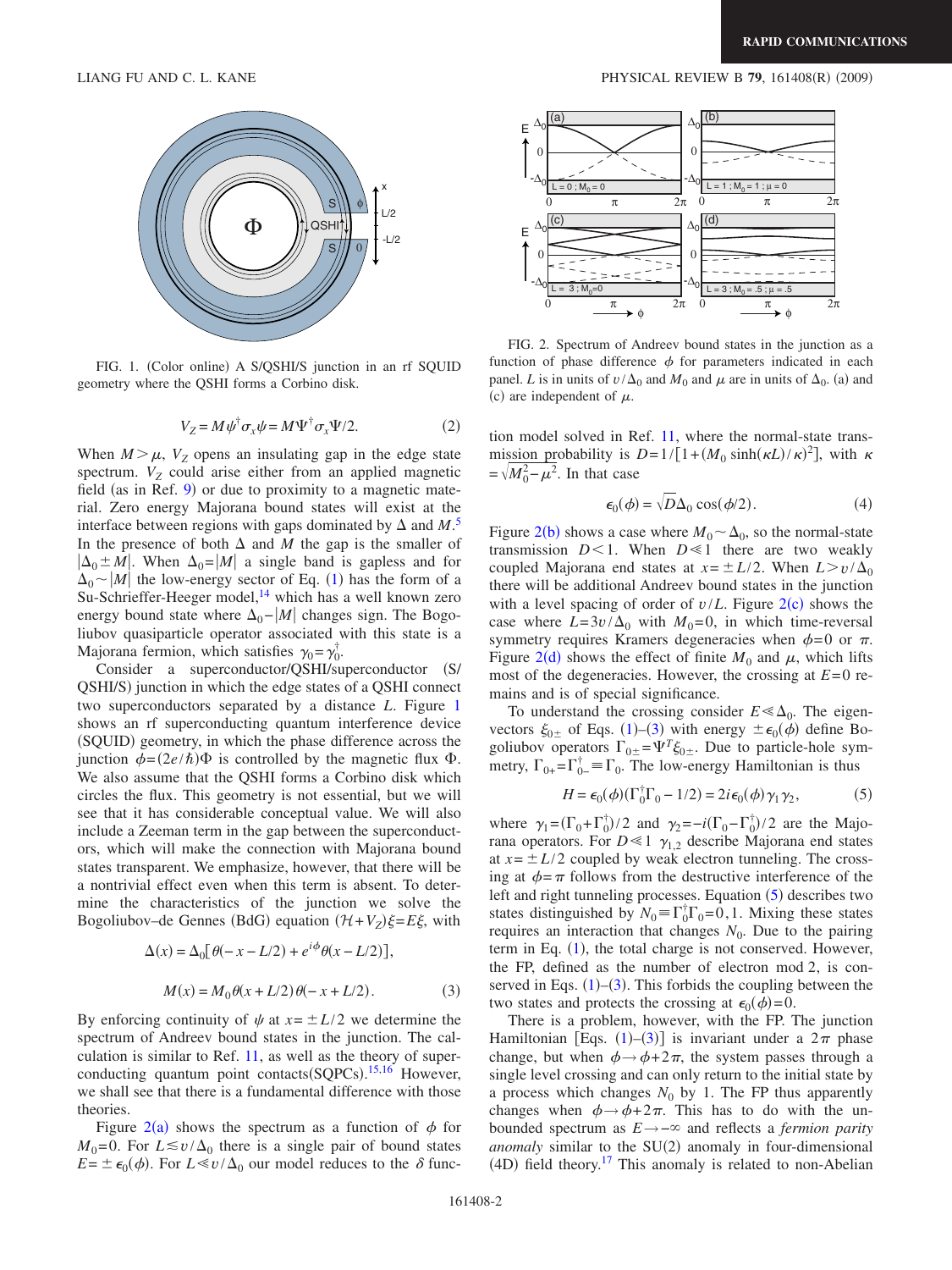statistics. When  $\phi$  advances by  $2\pi$ ,  $\gamma_1 \rightarrow \gamma_1$  and  $\gamma_2 \rightarrow -\gamma_2$ . In the tunneling limit this can be interpreted as Ivanov's rule<sup>18</sup> for braiding a vortex between the Majorana bound states.

The physical origin of the FP anomaly lies in the topological structure of the QSHI. Consider first the Corbino disk in Fig. [1](#page-3-0) without the superconductor. In Ref. [19](#page-5-17) we showed that the  $Z_2$  invariant characterizing the QSHI describes the change in the  $Z_2$  "time-reversal polarization" (TRP) when flux *h*/2*e* is threaded through the hole. A nonzero TRP specifies a many-body Kramers degeneracy localized at either edge of the disk. Since an odd number of fermions has a Kramers degeneracy, the TRP is precisely the FP. With the superconductor present, start in the ground state at  $\Phi=0$ . When flux  $h/2e$  is threaded through the hole,  $\phi$  advances by  $2\pi$  *and* a unit of FP is transferred from the inner edge of the disk to the junction on the outer edge. Although Eqs.  $(1)$  $(1)$  $(1)$ – $(3)$  $(3)$  $(3)$ is invariant under  $\phi \rightarrow \phi + 2\pi$ , the global Hamiltonian, which includes the bulk QSHI, is physically distinct when  $\Phi = 0$  and *h*/2*e*.

The local conservation of FP has important consequences for the current and noise in a S/QSHI/S junction. This is most striking near the degeneracy point for  $\epsilon_0 \ll \Delta_0$  and *T*  $\ll \Delta_0$ . For the remainder of this Rapid Communication we will focus on that regime. We will also consider the limit *L*  $\ll v/\Delta_0$ , where there is a single Andreev bound state and Eq. ([4](#page-3-4)) applies although the results can straightforwardly be generalized to the case with multiple Andreev levels provided  $T \ll v/L$ . In this case,  $N_0$  distinguishes two states, with Josephson currents  $I_{\pm} = \pm I_0$ , with

$$
I_0(\phi) = \frac{1}{2} \sqrt{D} e \Delta_0 \sin \phi / 2.
$$
 (6)

<span id="page-4-0"></span>In the absence of transitions that violate local FP conservation there can be no transitions between  $I_+$  and  $I_-$ , signaling a fractional Josephson effect.

Elastic-scattering processes can be incorporated into the BdG Hamiltonian from the start and will not lead to violations of the FP. However, at finite temperature, inelastic processes<sup>20[,21](#page-5-19)</sup> can lead to a transition between  $I_+$  and  $I_-$  provided an available fermion is present to switch the FP. This could be either due to a thermally excited quasiparticle or due to hopping from a bulk localized state. These processes, however, will be exponentially suppressed at low temperature. On a time scale longer than the switching time the current will thermalize with an average value $11,22$  $11,22$ 

$$
\langle I(\phi) \rangle = I_0(\phi) \tanh \epsilon_0(\phi) / 2T. \tag{7}
$$

On shorter times, the current will exhibit telegraph noise, as it switches between  $I_{\pm}$ .

In order to model the inelastic processes responsible for the telegraph noise we consider the interaction of the Andreev level  $\Gamma_0$  with a bath of fermions  $c_n$  (e.g., quasiparticles) and bosons  $b_m$  (e.g., phonons). We thus write

#### $(2009)$

$$
H = \epsilon_0 \Gamma_0^{\dagger} \Gamma_0 + \sum_n E_n c_n^{\dagger} c_n + \sum_m \omega_m b_m^{\dagger} b_m
$$
  
+ 
$$
\sum_{mn} \left[ (V_{nm}^1 c_n^{\dagger} b_m + V_{nm}^2 c_n b_m^{\dagger}) \Gamma_0 + \text{H.c.} \right].
$$
 (8)

Here  $E_n$ ,  $\omega_n$  > 0, and we have ignored terms which create (or annihilate) both fermions and bosons. The transition rates  $\tau_{\pm}^{-1}(\epsilon_0, T)$  between the states *N*<sub>0</sub> and *N*<sub>0</sub>  $\pm$  1 follow from Fermi's golden rule. For  $\epsilon_0$ ,  $T \ll \Delta_0$  we find

$$
\tau_{\pm}^{-1} = e^{\mp \epsilon_0/2T} [w_1(T) e^{\epsilon_0/2T} + w_2(T) e^{-\epsilon_0/2T}], \tag{9}
$$

where

$$
w_{1,2}(T) = 2\pi \sum_{n,m} e^{-E_n/T} |V_{nm}^{1,2}|^2 \delta(E_n - \omega_m). \tag{10}
$$

If either the Zeeman term vanishes  $(M_0=0)$  or the system is symmetric under  $x \to -x$ , then  $w_1(T) = w_2(T) \equiv w(T)$ . We will assume this below although the results are only slightly modified otherwise.  $w(T)$  depends on the dominant source of fermions, which we take to be either thermally activated quasiparticles or Mott variable range hopping from bulk localized states,

$$
w(T) \propto \begin{cases} e^{-\Delta_0/T} & \text{quasiparticles} \\ e^{-(T_0/T)^{1/3}} & \text{hopping.} \end{cases}
$$
 (11)

<span id="page-4-1"></span> $T<sub>0</sub>$  depends on the density of states and localization length, and we assume the hopping is 2D.

The transition rate is exponentially suppressed for  $T\rightarrow 0$ . At sufficiently low temperature the resulting telegraph noise could be observed in the time domain. At higher temperature there is a signature in the noise spectrum  $S(\omega)$ . We determine  $S(\omega)$  semiclassically by solving a kinetic equation for the probability  $p(t)$  that  $N_0 = 1.20,21$  $N_0 = 1.20,21$  $N_0 = 1.20,21$  This has the form  $dp/dt =$  $-(p-\bar{p})/\tau$ , where  $\tau^{-1} = \tau_{+}^{-1} + \tau_{-}^{-1} = 4w \cosh^2 \epsilon_0 / 2T$ .  $\bar{p} = (1$ +exp  $\epsilon_0 / T$ <sup>-1</sup> follows from the detailed balance condition  $\tau_{+}/\tau_{-} = e^{\epsilon_0/T}$ . Temporal correlations in *I*(*t*) decay exponentially on a time scale  $w^{-1}$ , and the noise spectrum *S*( $\omega$ )  $=2\int_{-\infty}^{\infty}e^{i\omega t}\langle I(t)I(0)\rangle$  is given by<sup>20,[23](#page-5-21)</sup>

$$
S(\omega) = \frac{4I_0^2}{\cosh^2 \epsilon_0(\phi)/2T} \frac{\tau}{1 + \omega^2 \tau^2}.
$$
 (12)

In the zero-frequency limit we have

$$
S(\omega \to 0) = \frac{I_0^2}{w(T)\cosh^4 \epsilon_0(\phi)/2T}.
$$
 (13)

<span id="page-4-2"></span>For  $D=1$ , these results are similar to the theory of a SQPC.<sup>20[–23](#page-5-21)</sup> However, the current in Eq.  $(6)$  $(6)$  $(6)$  is half the value of a perfect single-channel SQPC. A SQPC is similar to two copies of a S/QSHI/S junction. This leads to a fundamental difference because in the SQPC there is no conservation law to prevent scattering between the  $\pm I_0$  states, which can occur via low-energy processes that transfer an electron between the two pairs. Elastic backscattering in the SQPC leads to an avoided crossing of the states near *E*=0, so the Andreev states carry no current at  $\phi = \pi$ . It is also of interest to compare with the theory of Ref. [11.](#page-5-8) In that work, multichannel junctions were considered. Independence of the different